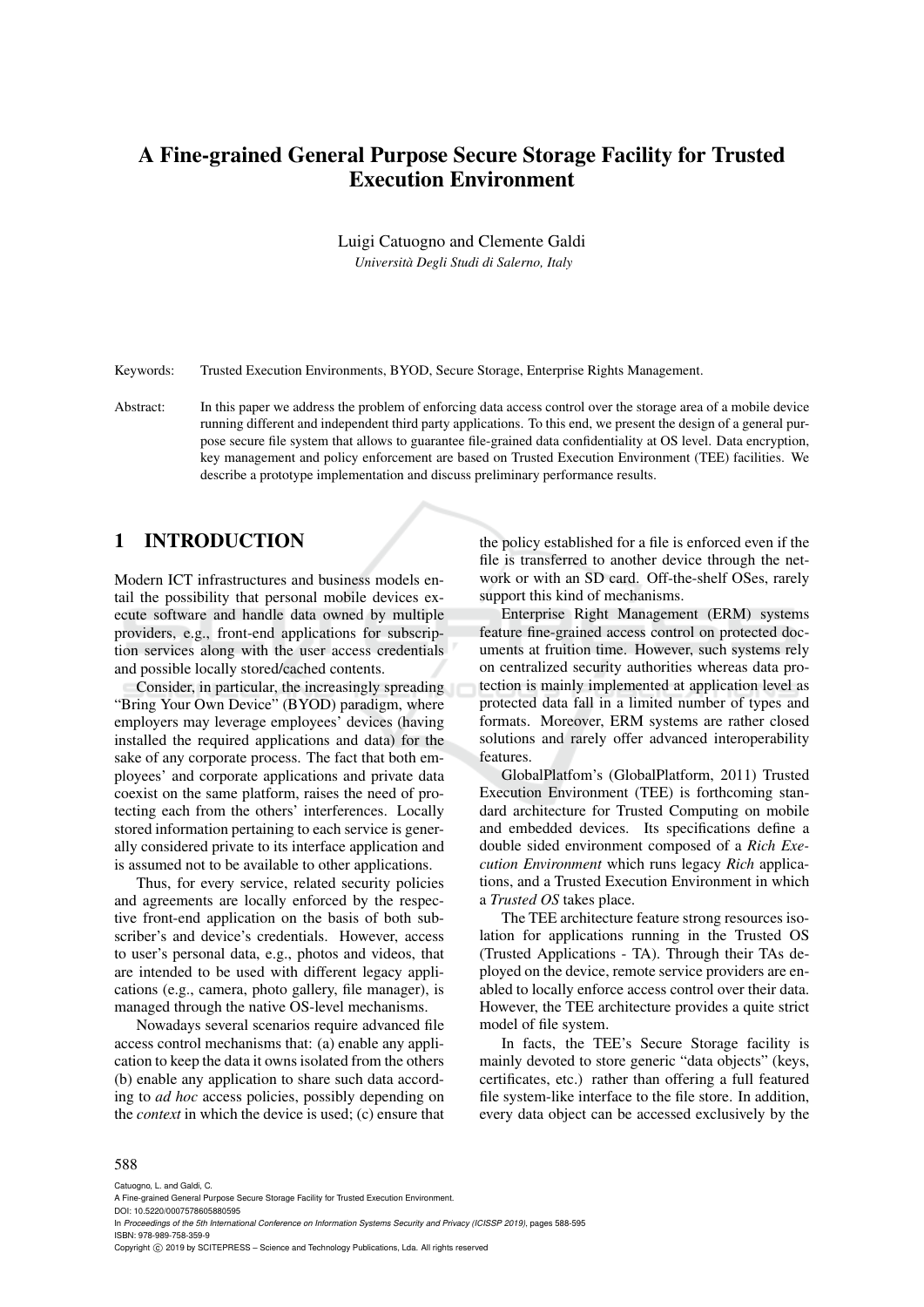TA that owns it, while other TAs can not.

Finally, TEEs lets multiple TAs handling and sharing secure objects lying on secure removable storage devices through the TEE Secure Elements API. However, this interface is conceived for the sake of providing an APDU-based transport layer to ISO IEC 7816- 4 modelled file systems (like smart cards). Both these features are too strict to fulfil our requirements.

In this paper we present the design and the implementation of a full featured secure file system implemented as an additional feature of the Trusted OS.

Our file system builds on top of standard TEE Internal Core API specification and it is implemented by means of a pool of Trusted Applications intended to provide it as a service to other TAs, by means of the so called Internal Client APIs. Our design approach makes possible to deploy both the file system components and forthcoming "client" Trusted Application onboard of devices featuring legacy Trusted OSes.

Our prototype features a cryptographic filesystem providing data encryption and access control at filelevel and serves multiple *Trusted Applications* (*TA*) by means of a filesystem-like interface wrapped into the TEE Internal API. The filesystem is implemented in the Trusted OS. Data I/O and access control are performed by means of a TA acting as stand-alone server (the filesystem back-end). Access Control Policies can be based on roles as well as "environmental" factors such as time, events and location. In addition, we have developed an interface which enables legacy applications (a.k.a. *Rich Applications* or *RA*) to access the secure storage transparently.

### 2 RELATED WORKS

Cryptographic file systems (Blaze, 1993; Cattaneo et al., 2001; Kallahalla et al., 2003) enjoyed a certain success mainly in the first decade of the century. In model "trusted client" versus "untrusted server", these projects pushed data encryption functionalities beneath the virtual file system abstraction layer so that data confidentiality could be ensured independently from the type of data and the legacy application which handled it. Their evolution (Yun et al., 2009; Castiglione et al., 2014) leverages cloud-based outsourced storage facilities or passive mobile storage devices.

Mobile computing poses at least two main problems: sensitive data are stored on devices that might be stolen or tampered with; mobile devices require enriched specifications for access policies as they store data belonging to multiple stakeholders.

The Proof-Carrying File System (PCFS) (Garg

and Pfenning, 2010; Geambasu et al., 2011; Peters et al., 2015; Catuogno et al., 2014) leverages formal proofs to enforce file access control policies. However, the PCFS features a quite complicated and errorprone policy-making process and a rather invasive interface.

A full featured cryptographic file system for Android is presented and analysed in (Wang et al., 2012). It essentially aims at protecting data stored on micro SD cards exchanged amongst different devices and does not natively support any trusted computing facility to protect encryption keys.

The synergy between Trusted Computing and virtualisation technologies have boosted the development of OS-level solutions which ensure data security to multiple parties by means of workloads isolation. The architecture in (Catuogno et al., 2016; Catuogno et al., 2018) use biometric identification and key binding, in conjunction with workload isolation in order to enforce the security of documents over a system comprising multiple devices owned by different actors. The architecture of VPFS (Weinhold and Härtig, 2008) feature an insecure compartment, that executes untrusted applications, and a trusted one, providing trusted data management.

Our solution provides a full featured cryptographic file system for applications running in both trusted and untrusted compartments and is intended to be fully compliant with the GlobalPlaftorm TEE standard (GlobalPlatform, 2011). TIONS

#### 2.1 Trusted Execution Environments

GlobalPlatform, a non-profit organization, issued a set of standard specifications documents defining the concept of Trusted Execution Environment (GlobalPlatform, 2011).

GlobalPlaform's platform features a secure virtualization infrastructure which puts side by side a *Trusted Execution Environment* (TEE) and a *Rich Execution Environment* (REE). The latter executes untrusted *Rich Applications* (RA), *i.e., user applications*, whereas the former executes *Trusted Applications* (TA) that provides on-demand access to privileged resources and sensitive data to RAs, by means of a client-server interface.

The Operating System running in the REE, the Rich OS, can be considered as a legacy operating system provided of a *TEE Client API* (GlobalPlatform, 2010) library which enables RAs to interact with TAs. TEE Client APIs implement a session-oriented communication protocol with the *TEE Kernel*, the heart of the operating system running in the TEE, which is in charge of handling the communication be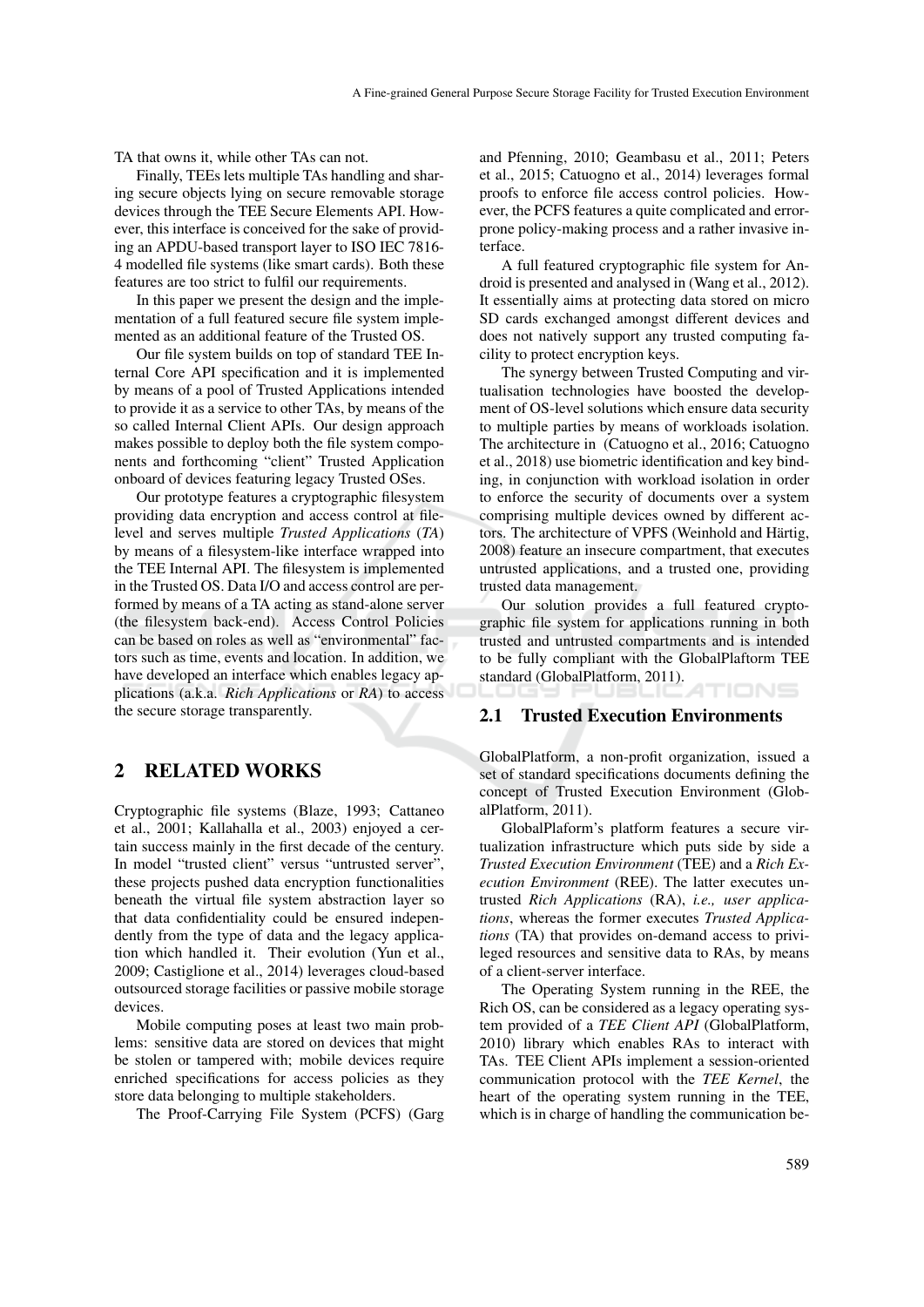tween the two worlds. In particular, through the TEE Client API, the RAs can use possibly available cryptographic devices. Sessions are always started by RAs that act as *TEE Clients*.

On the TEE side, the Trusted OS executes each TA independently from the others, guarantees their isolation and allows each TA to access only its own data. GlobalPlatform provides specification for every aspects of TA development, in particular: the *TEE Internal APIs* to define interaction between a TA and other applications; the *TEE Trusted User Interface APIs* to enable applications to interact with users through a trusted path amongst the platform's I/O devices; and *Secure Elements APIs* to communicate with hardware secured resources and devices, called *Secure Elements* such as smart card readers, NFC controllers, crypto accelerators or hardware keys.

### 2.2 Commercial Mobile OSes

Mobile devices, such as tablets and smartphones, have been considered for a long time "inherently" single-user. With the continuous performance improvement for such devices, some currently available operating systems have switched from the single-user approach to a multi-user one.

Currently available Android and Windows Mobile devices provide actual multi-user support at the operating system level. Conversely, iOS virtually provides multi-user support via the cloud-based feature, *Shared Ipad* (Apple Inc., 2016), that reconfigures the device at login time.

A similar evolution has occurred regarding the file encryption functionalities. *Windows Mobile* provides a device encryption functionality (Microsoft Corp., 2017). Current OS version allows to uniquely pair SD cards to specific devices and to store personal or corporate apps and data securely either in the internal memory or on secured SDs. The Windows Information Protection (WIP), by means of *englighted* apps, transparently keeps corporate data protected and personal data private.

*iOS.* Apple devices include the Secure Enclave (Apple Inc., 2018), a security dedicated coprocessor that provides full support for data protection and key management. Each such device is equipped with keys that are fused or compiled in the device at manufacturing time and that are not directly accessible. In this way, data stored in memory chips are bound to a specific device. In addition to hardware security support, iOS provides File Data Protection, with each file encrypted with a random key that is itself encrypted using the file system key.

*Android* provides Full Disk Encryption (FDE) and File Based Encryption (FBE). FDE encrypts the whole user-data partition in a disk with a password protected encryption key. The user needs to unlock the whole disk partition before any data on it can be accessed. FBE protects each file independently and allows the FBE-aware apps to unlock each file independently. Key management is executed by means of a TEE. In all cases, data stored on external devices, such as SD cards, cannot be encrypted and should be stored in clear.

### 3 PRELIMINARIES

### 3.1 Entities and Roles

Our system features extended Role Based Access Control to protected resources by *entities* living on the device. An entity is an instance of an application which runs on the device on behalf of a subscriber. Entities are identified through the composition of a *Domain ID* and at least one amongst:(a) the UUID of the application; (b) the unique device identifier (*e.g.* a hardware-bound serial number, the mac-address) the application is running on; and (c) the subscriber credentials of the user is running the application.

Each entity can activate multiple roles. Our system features a set of default roles including *owner*, *administrator*, and *guest*, though it makes possible the definition of new per-domain, per-device, per-file roles.

Policy rules assign a set of permissions (read, write, execute) to every role. Role enforcement leverages public key encryption. To this end, every role is associated to a public-secret keypair (role keypair in short). Each file is associated to at least one *proprietary roles* and, possibly, *additional roles*. A proprietary role can both access the file content and modify its access policy while additional ones are only allowed to access file contents.

At glance, we define a *Domain* as the scope within unambiguous namespaces for entities and roles are established. Every *Domain member* (such as any device, application, subscriber), registered by the *Domain authority*, is provided of appropriate unique identifiers along with the related cryptographic credentials including digital certificates and possibly a required set of domain-wide role key pairs.

Any device owner or operator (*user* in short) is registered as *subscriber* and receives her *subsID* along with her authentication credentials (*e.g.* PIN/password, crypto-tokens, etc.). Devices can be registered by placing identifiers and credentials on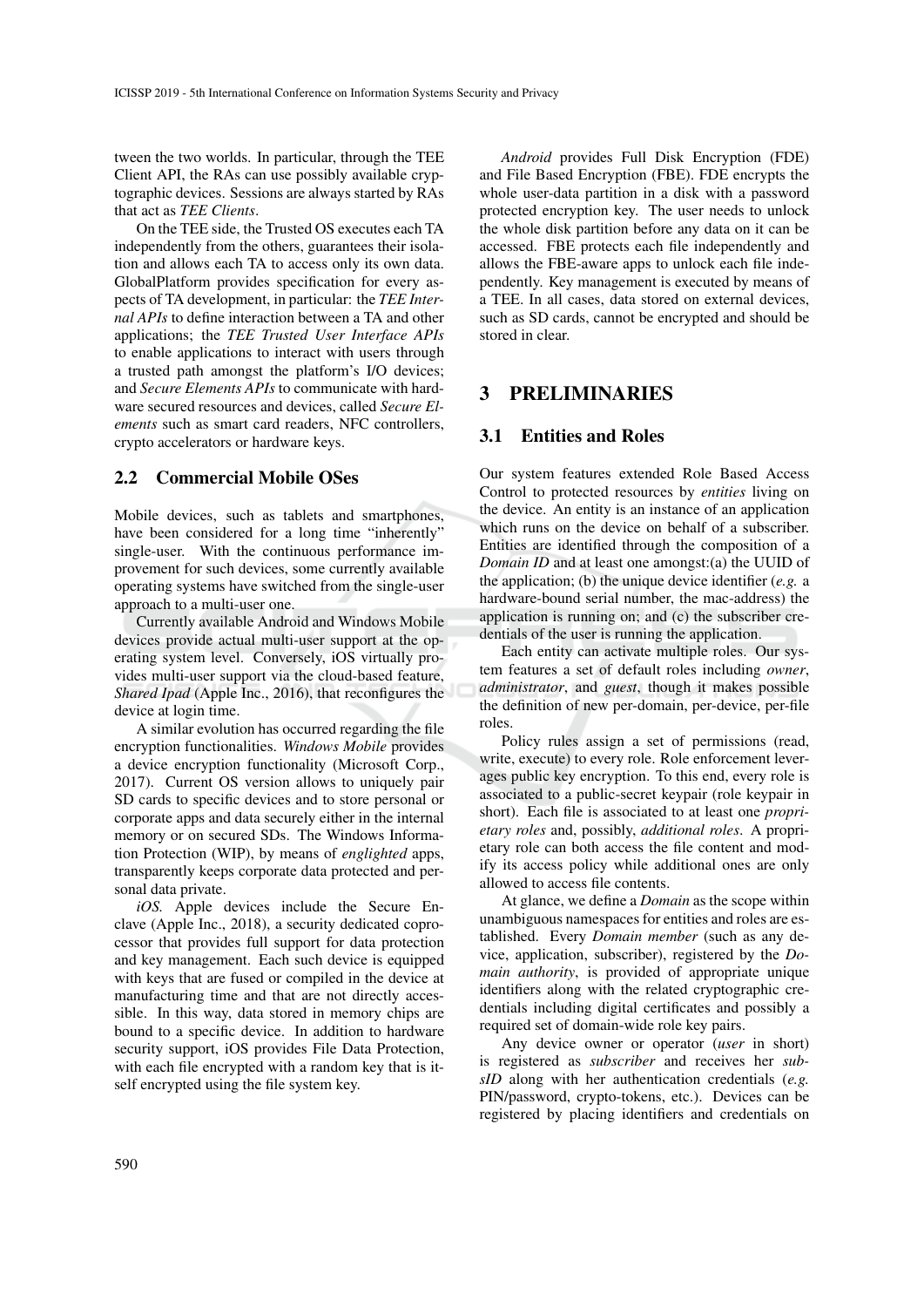board through different procedures that depend on the platform technological characteristics. For example, credentials could be saved on a SIM, or "burnt" as a firmware update. Applications IDs and credentials are assigned according to their registration "scope": either device-wide or domain-wide.

Role keypairs, IDs and credentials are stored locally on each device at registration time. For certain entities, this choice is inherently static. For example device identifiers and credentials are deployed by the equipment manufacturer in the factory; trusted applications may be installed in the device firmware, along with their private data, once and for all. On the other hand, the choice of subscriber identities and domain-wide roles to be active on any device is likely to change over times. To this end, our architecture provides a mechanism to securely import/export keys and credentials from/to other devices.

### 3.2 File System Encryption

Policy enforcement leverages file system level encryption in which every single file is encrypted with a randomly generated *file key*. Only entities enjoying the required roles can "unlock" such key (through a mechanism we describe later) and access the file content. Per-file policy rules are included into file metadata. The file system ensures data confidentiality, integrity and authenticity. Integrity is guaranteed by means of message authentication codes (MAC). In particular, the file key is used both to encrypt the file content (along with its metadata) and to compute its MAC fingerprint. Data authentication is provided by means of digital signatures. Each entity is provided of a set of private keys that can be used to sign the content of each file it creates or modifies.

The cryptographic file system as a whole is implemented as a local stand-alone *file server*. The file server stores protected data (in encrypted form) on a dedicated storage area lying on the device's file system or on an external storage device (*e.g.,* SD cards, USB sticks). Entities willing to access protected files firstly authenticate themselves with the file server and then issue their requests through a file-system-API shaped IPC protocol. This component is introduced, in details, in Section 4.4.3.

### 4 SYSTEM ARCHITECTURE

The system we propose can be seen as an Enterprise Right Management (ERM) system, i.e., a set of tools, techniques and practices which concern



Figure 1: System architecture of maintainers' devices.

of ensuring the confidentiality of sensitive information regardless to where it is stored or is transferred through (Catuogno et al., 2016). Figure 1 describes the overall architecture. Since our architecture is modelled on top of the TEEs specifications, the "ERM interface" is split into two components: the *front-end* application, which runs as *Rich Application (RA* and its *back-end* counterpart, which is a Trusted Applications (TA) which lives in the Trusted OS along with all its private data. With *ERM workload*, we denote the ERM application "as a whole", *i.e.*, meaning both its front-end and back-end.

Components of our architecture are also implemented with Trusted Applications and protocols which are compliant to the TEE specifications.

In the following sections we introduce each component, its design highlights and the services it provides.

### 4.1 Front-end Applications

Operators access protected resources by means of dedicated *front-end applications* running in the Rich Environment. Such application may be of two different kinds: TEE-aware and legacy ones.

TEE-aware applications are aware of the security architecture and mechanisms deployed on the mobile device. According to the TEE standard, each such application consists of two parts, a first one running in the Rich OS and its corresponding back-end counterpart running in the Trust OS. The communication between these two components occurs via the TEE APIs. The back-end application interacts with the trusted applications implementing our security architecture by means of TEE internal APIs. It is clear that, such applications have to be specifically designed and implemented using the TEE architecture as a reference.

Legacy applications, such as standard web browsers and multimedia players, are developed by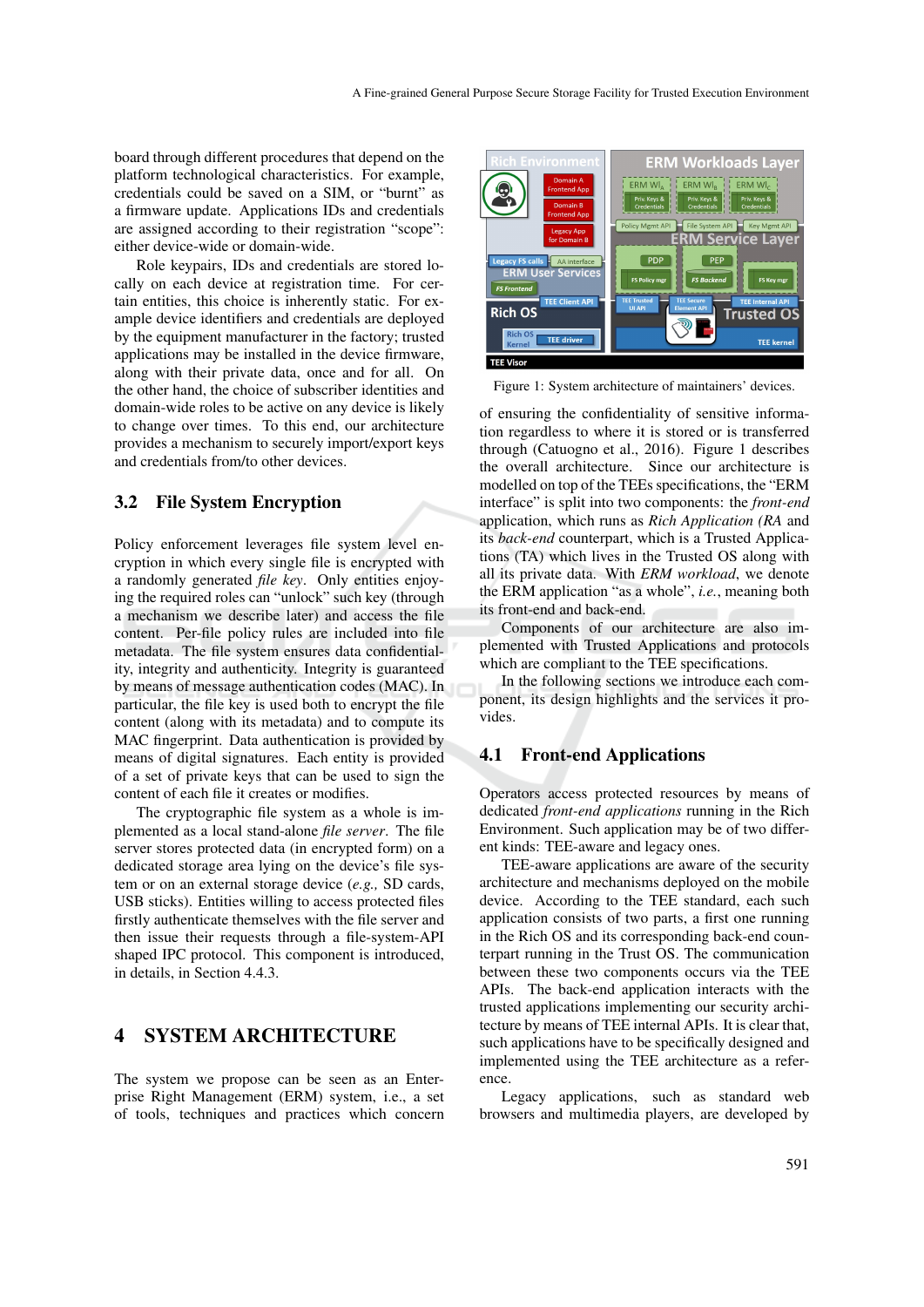third parties. Such applications are completely *unaware* of the security mechanisms deployed on the device. Nevertheless, the proposed architecture makes available protected data through a *file system frontend* where legacy application can access them, once the user/subscriber has been successfully authenticated and authorized.

### 4.2 ERM User Services

#### 4.2.1 The AA Interface

Users authentication is performed through trusted channels such as PIN/password insertion dialogs through TEE Trusted UIs or leveraging cryptographic hardware based authentication systems. Once the user is successfully authenticated, she starts her *session* that lasts until she logs out. Throughout the session, protected data available to the user are made available through the file system front-end, and legacy application access such files enjoying the privileges of the user's active roles.

#### 4.2.2 File System Front-end

The file system front-end allows legacy application to handle protected data through file system-shaped APIs. To this end, we use a virtual file system layer that wraps the TEE Client APIs to properly interact with the *file system back-end* in the Trusted OS.

Specifically, whenever an *untrusted* application requires a file system operation on a secured file, the file system front-end in the Rich OS forwards such request to an underlying translation module. Such module will contain no relevant application logic but it will just encode the requests in a proper way and send it to a file system back-end running on the TEE side. In our prototype, this component is implemented with a FUSE file system layer (FUS, ).

### 4.3 ERM Workloads Layer

ERM back-end applications along with their private data take place in the ERM Workloads layer. Such applications are designed to trustworthily interact with their owners' premises in order to carry out their tasks. As TAs, ERM back-ends communicate with the user and remote facilities through the TEE APIs and the secure network protocols and are provided of a private local storage for e.g. temporary data and keying materials. Moreover, such applications handle secured files lying in the File System Backend related services by means the APIs they expose. Through such interfaces, different ERM back-ends are enabled

to access and share their secure files with other TAs, according to arbitrary policy rules. Legacy TAs may co-exist with ERM workloads.

### 4.4 ERM Service layer

#### 4.4.1 The Policy Manager

Our architecture features access control policies which are based on a extended Role Based Access Control (RBAC) approach which is thought to include temporal, spatial (GPS based) and event-driven policies (Bonatti et al., 2015; Aich et al., 2009). Finegrained policy rules are attached to the file metadata.

The *Policy Manager* (PolicyMGR) maintains the *role-entity* database. For each entity "living" on the device, the role-entity database contains an entry which relates its identifier with the list of the roles it is enrolled into. The PolicyMGR API provides the functions to query such database: check\_role(entity-id, role-id) which returns true whether (a) the entity has activated role-id or (b) the entity is allowed to play that role due to some occurring events or environmental conditions.

The function check\_policy(policy, role-id) returns a bit-string denoting the granted access mode (like the unix-like octal digit representing read, write and execute permission) that the policy rules allow to the role *role-id*.

Entries related to domain-wide identities and roles are added to the role-entity database at registration time and can not be modified by the device owner. However, the device owner can create new "local" roles and entities, concerning the definition of policy rules for local files.

Each file is associated to the following metadata. A list of proprietary and additional roles,  $r_1, \ldots, r_n$ ; the actual plaintext size; the specification of cryptographic algorithms, including their operational parameters; the encryptions of the file key under the public keys of authorized roles, i.e.,  $Enc_{r_1}(k) \dots Enc_{r_n}(k)$ ; the encryption of the file access policy under the file key  $k$ ,  $Enc_k(Policy)$ ;  $FILEMAC = MAC_k (File Content); LastRoleID of the$ last role that modified the file along with her signature on *F ILEMAC*. The integrity of above data is guaranteed by *MACk*(*Metadata*) computed by LastRoleID.

#### 4.4.2 The Key Manager

The Key Manager (KeyMGR) handles the cryptographic keys on behalf of every entity and role present in the system.

For the sake of access control enforcement, our architecture holds a public-secret key pair for each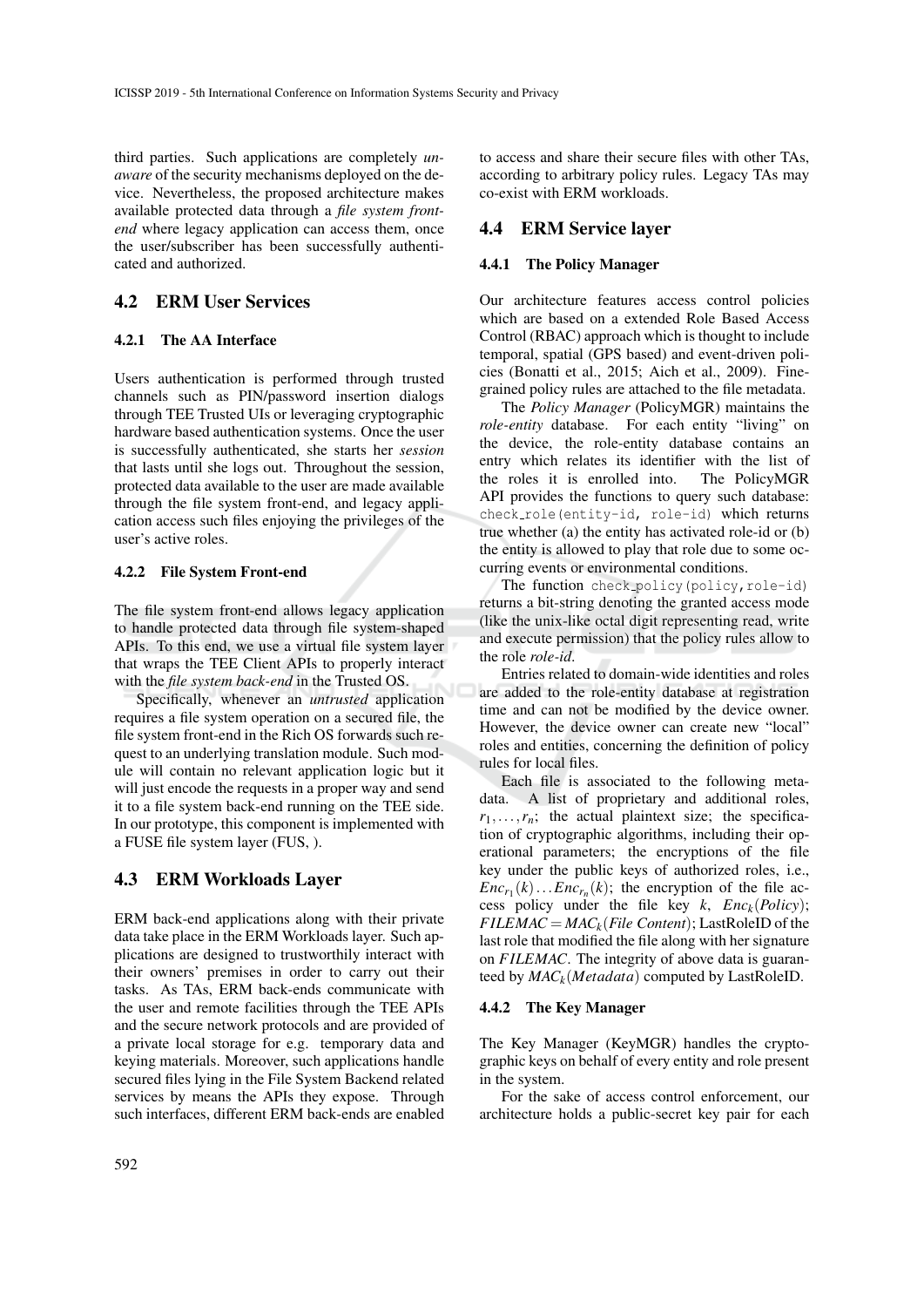role defined by the domain authority. Access control leverages data symmetric encryption. Each file is encrypted with a random key (the file key) Hence, for each enabled role, the system attaches to the file a copy of its file key, encrypted with the corresponding public key.

When any entity accesses to a protected file, the file system back-end requires the KeyMGR to decrypt the file key, by using a private key associated to one of the roles the requesting entity has activated. In addition, role keypairs are used to sign/verify file data and metadata.

In order to fulfill such tasks, the KeyMGR API provides the following functionalities: *filekey encrypt/decrypt* and *data sign/verify*.

Role keys are physically stored (indexed by roleid) in the *Key Repository*, which is a private storage area cryptographically bound to the KeyMGR, and never leave this component during normal operations. KeyMGR's API includes the functions needed to handle keys and keypairs generation, import/export and disposal. The role/role keys lifecycle within domains, KeyMGR's API includes the functions to handle keypair generation, import/export and disposal.

The device user *generates* new "local" roles (and their respective role key pairs) in order to setup any ad-hoc policy rule to govern the access to a locally created file. To this end, the KeyMGR enables the user to engage in a secure protocol for the generation of a local role key-pair and triggers the PolicyMGR to add the new role-id to role-entity database (along with its enrolled entities).

The *import* functionality can occur at different times and has the effect of adding new role/role key pairs to the *Key Repository*. At device registration time, domain and device authorities can populate the *Key Repository* with the key pairs related to every pre-defined roles according to every installed application and pre-loaded files and data. In addition, at any time, the user can import a newly generated key pair from an external source. External sources include mainly *Secure Elements* as defined by the GlobalPlatform standard, such as a smart-card, or nearby trusted devices, connected through NFC.

Key pairs generation can be accomplished according different strategies. In the simplest one, the application vendor provides at least the keypair for the domain-wide reserved role of a given application. This guarantees the highest possible portability of encrypted contexts. On the other hand it also allows, in principle, the vendor to access the data generated by every single installation of its application.

Frequently protected files are transferred between device (*e.g.*, through the network or by means of SD cards). Whenever none of the roles enabled to access the files are present on the receiving device, it is necessary to transfer the related key pairs between the devices. In this case, the endpoints have to establish a trusted channel through which the key are exported.

Local role key pair disposal occurs whenever every entity operating on the device should no longer enabled to play the corresponding role.

#### 4.4.3 The File System Back-end

The file system back-end (FSB) is the TA which acts as a stand-alone file-server and Policy Enforcement Point (PEP). To this end, the FSB exhibits a number of interfaces implemented by means of the entry points defined in the TEE internal API. Trusted applications (including ERM backends) access the encrypted storage by using a library which resembles usual file system calls (open, read, write, etc.), along with the functions devoted to entity authentication and authorization. Such a library wraps the TA client API and is intended to provide a high level interface to the FSB for third party TA application developers.

Access requests for encrypted files make the ERM system services components interact each others through the APIs introduced above.

The FSB features a file system-like interface to encrypted data stored on its *private storage*. Through this layer, data are organized and made available as *logical files*. The way in which any logical file, along with its metadata and status information is structured, handled and made available underneath of such an interface, depends on the nature of the underlying OS (the Trusted OS).

## 5 PROTOTYPE IMPLEMENTATION

Our PEP/FS works on top of a *ext4* filesystem, which is the last representative in a family of filesystems of widespread use on Linux systems.

In our architecture, we assume that information related to any logical file is split amongst at least two different *low level files*, one for its contents and one (or more) for its metadata.

For the purpose of managing open files, the FSB maintains two different data structure: the *open files table (OFT)* and the *Virtual File Descriptor table (VFD)*.

The OFT contains an entry for each logical file currently in use by at least one entity. When an entity opens a file, the FSB creates a new entry in the OFT. Each entry features: (a) the logical file descriptor; (b)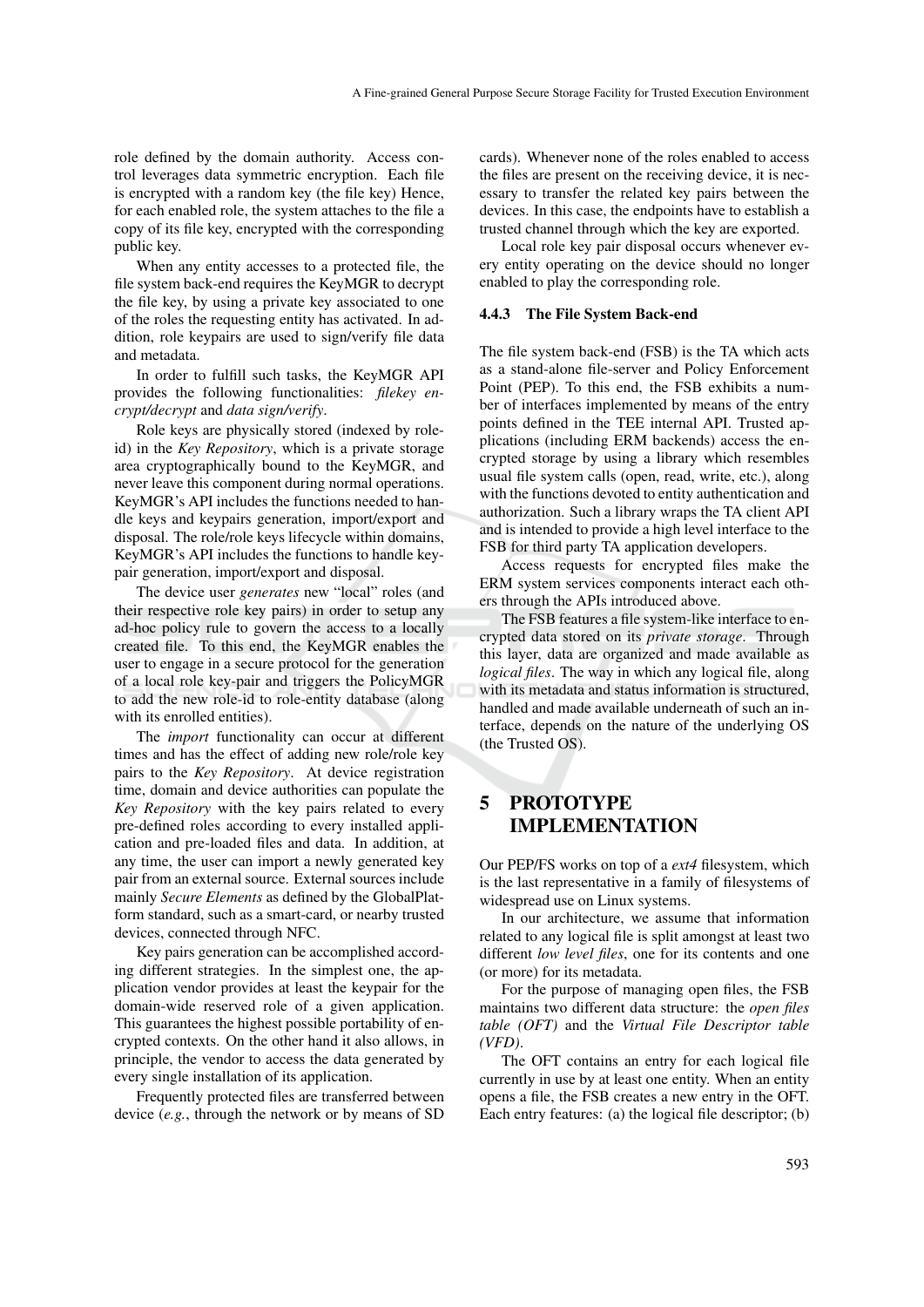the data structure that references the file's low level counterparts; and (c) file's metadata and status information (including e.g. the reference counter which reports the number of entity which opened the file).

The VFD features an entry for each entity that has opened a file and maintains it until such an entity closes the file. Each entry (whose reference is the virtual file descriptor the open returns) links the entity with the logical file in use and contains: (a) a reference to the entry of the OFT that represents the logical file; (b) file key *k*; (c) entity's current role-id and credentials; and (d) access mode information.

In order to change its current role, an entity invokes the FSB *claim* function, providing the subject virtual file descriptor and the new role. The FSB, in turn, issues a *check role* call to the PolicyMGR for the new role and, if successful, updates the current role of the VFD.

The FSB provide some ad hoc APIs to allow proprietary roles to modify the file's access policy rules. To this end, the entity opens the file and pushes the policy changes into the policy metadata then reencrypts it with the file key and signs it. Our system is intended to be neutral with respect to the policy representation format. We envision the employment of any standard format such as extensions of XACML.

We build our prototype system using the *Open-TEE* which is a software emulator of a GlobalPlatform compliant TEE environment for the Linux operating system. Open-TEE provides a framework that can be used to develop and test prototypes of TEEenabled applications, keeping apart the problems and challenges raised by the real hardware target platform. However, Open-TEE ensures a high level of source-compatibility with real-world TEE development frameworks.

The Open-TEE environment is composed of two stand-alone servers and a set of dynamic libraries which implements the GlobalPlatform APIs. Rich Applications are native Linux Applications written in C/C++, whereas Trusted Applications are dynamic shared objects registered with the launcher and executed in separated threads. It is clear that Open-TEE only reproduces the development environment but does not fulfills any security requirement addressed by GlobalPlatform specifications.

# 6 PERFORMANCE EVALUATION

We have run preliminary performance measurements of our prototype implementation. There are a number of variables that come into play when evaluating the performance of our solution. Some examples are the



Figure 2: Comparison proposed file system vs Plain ext4 for *random read* operations.

complexity of the access policy, the presence of the (optional) en/decryption operations, the block size, the complexity related to the translation of metadata into metadata storage interfaces of the underlying file system.

We highlight that the purposes of these experiments are validating the approach and verifying whether the TEE framework APIs are suitable for the implementation of our architecture. In the following, we briefly summarize some performance results we achieved in our early experiments.

Currently, such results are clearly far even from the ones of the ext4 file system for a number of reasons. The first one is that we build on top of such a file system and, thus, our measurements consist of the time needed by our software structure and by the time needed by the ext4 file system to actually execute the operations. Secondly, we highlight that the Open-TEE environment has not been written by focusing on efficiency but as a proof of concept of the architecture.

Due to space constraints, we only report some of the experiments with have done. As stated above, we have implemented our system on an ext4 file filesystem by its extended attributes for storing file metadata. The complexity of the access policies is another variable that strongly depends on the specific policy. Since we needed to evaluate the usability of our system, we have run the first experiments using 'flat' spatio-temporal policies, i.e., allow everytimeeverywhere. We note that complex access policies verification may have a huge impact on the *open* operation. On the other hand, once the file is opened, the status of the policy condition can be asynchronously monitored by the PDP in order to reduce the response time for each subsequent request.

We have run the following tests:

• Read/Randomized Read: This test measures the performance of reading an existing file (at randomly selected locations).